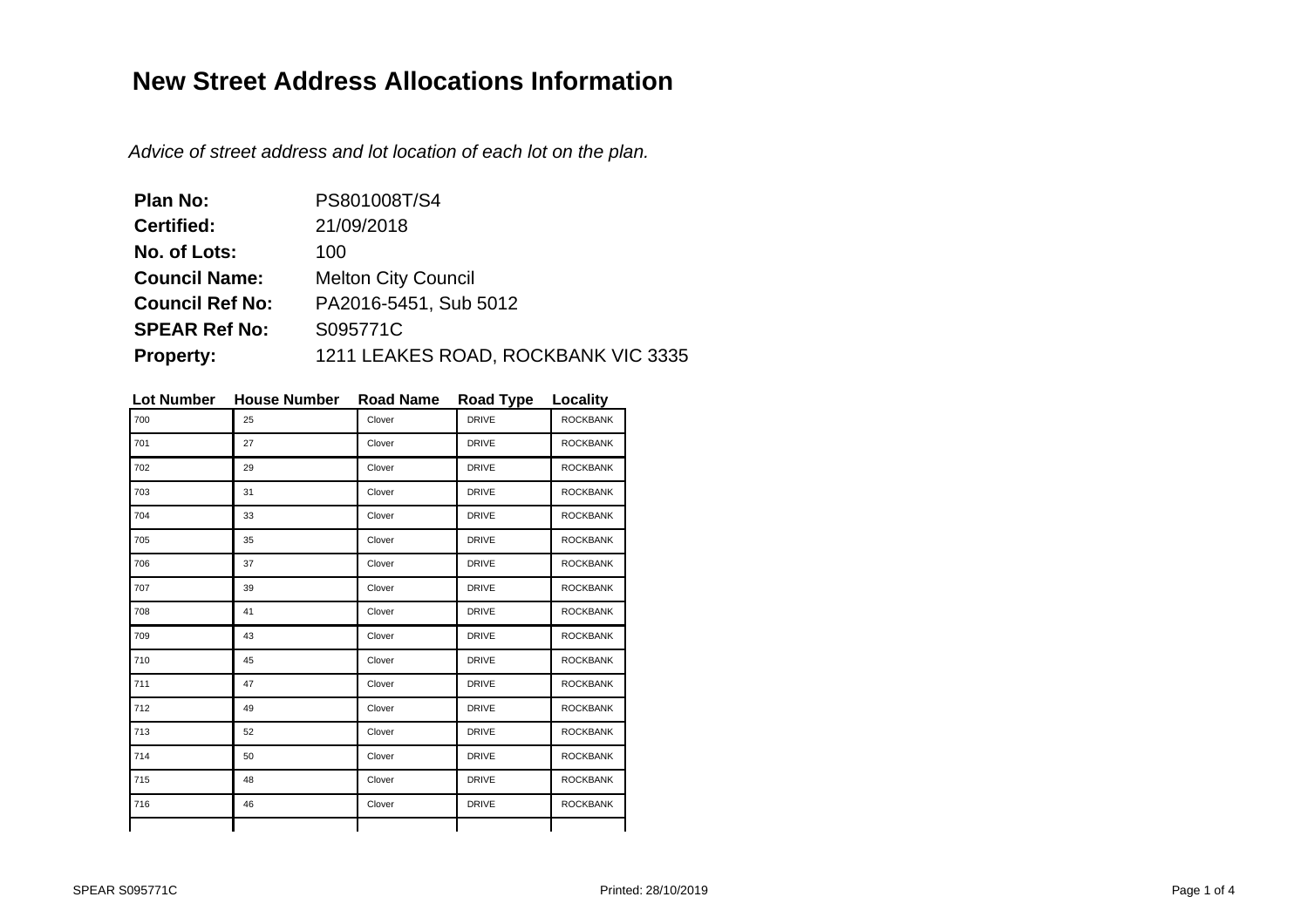| 717 | 44             | Clover     | <b>DRIVE</b> | <b>ROCKBANK</b> |
|-----|----------------|------------|--------------|-----------------|
| 718 | 42             | Clover     | <b>DRIVE</b> | <b>ROCKBANK</b> |
| 719 | 40             | Clover     | <b>DRIVE</b> | <b>ROCKBANK</b> |
| 720 | 38             | Clover     | <b>DRIVE</b> | <b>ROCKBANK</b> |
| 721 | 36             | Clover     | <b>DRIVE</b> | <b>ROCKBANK</b> |
| 722 | 34             | Clover     | <b>DRIVE</b> | <b>ROCKBANK</b> |
| 723 | 32             | Clover     | <b>DRIVE</b> | <b>ROCKBANK</b> |
| 724 | 30             | Clover     | <b>DRIVE</b> | <b>ROCKBANK</b> |
| 725 | 28             | Clover     | <b>DRIVE</b> | <b>ROCKBANK</b> |
| 727 | $\mathbf{1}$   | Alliance   | <b>GROVE</b> | <b>ROCKBANK</b> |
| 728 | 3              | Alliance   | <b>GROVE</b> | <b>ROCKBANK</b> |
| 729 | 5              | Alliance   | <b>GROVE</b> | <b>ROCKBANK</b> |
| 730 | $\overline{7}$ | Alliance   | <b>GROVE</b> | <b>ROCKBANK</b> |
| 731 | 3              | Amaya      | WAY          | <b>ROCKBANK</b> |
| 732 | 5              | Amaya      | WAY          | <b>ROCKBANK</b> |
| 733 | $\overline{7}$ | Amaya      | WAY          | <b>ROCKBANK</b> |
| 734 | 9              | Amaya      | WAY          | <b>ROCKBANK</b> |
| 735 | 11             | Amaya      | WAY          | <b>ROCKBANK</b> |
| 736 | 13             | Amaya      | WAY          | <b>ROCKBANK</b> |
| 737 | 15             | Amaya      | WAY          | <b>ROCKBANK</b> |
| 738 | 17             | Amaya      | WAY          | <b>ROCKBANK</b> |
| 739 | 19             | Amaya      | WAY          | <b>ROCKBANK</b> |
| 740 | 21             | Amaya      | WAY          | <b>ROCKBANK</b> |
| 741 | 23             | Amaya      | WAY          | <b>ROCKBANK</b> |
| 742 | 25             | Amaya      | WAY          | <b>ROCKBANK</b> |
| 743 | 123            | Hemmingway | <b>DRIVE</b> | <b>ROCKBANK</b> |
| 744 | 125            | Hemmingway | <b>DRIVE</b> | <b>ROCKBANK</b> |
| 745 | 127            | Hemmingway | <b>DRIVE</b> | <b>ROCKBANK</b> |
| 746 | 22             | Amaya      | WAY          | <b>ROCKBANK</b> |
| 747 | 20             | Amaya      | WAY          | <b>ROCKBANK</b> |
| 748 | 18             | Amaya      | WAY          | <b>ROCKBANK</b> |
| 749 | 16             | Amaya      | WAY          | <b>ROCKBANK</b> |
| 750 | 14             | Amaya      | WAY          | <b>ROCKBANK</b> |
|     |                |            |              |                 |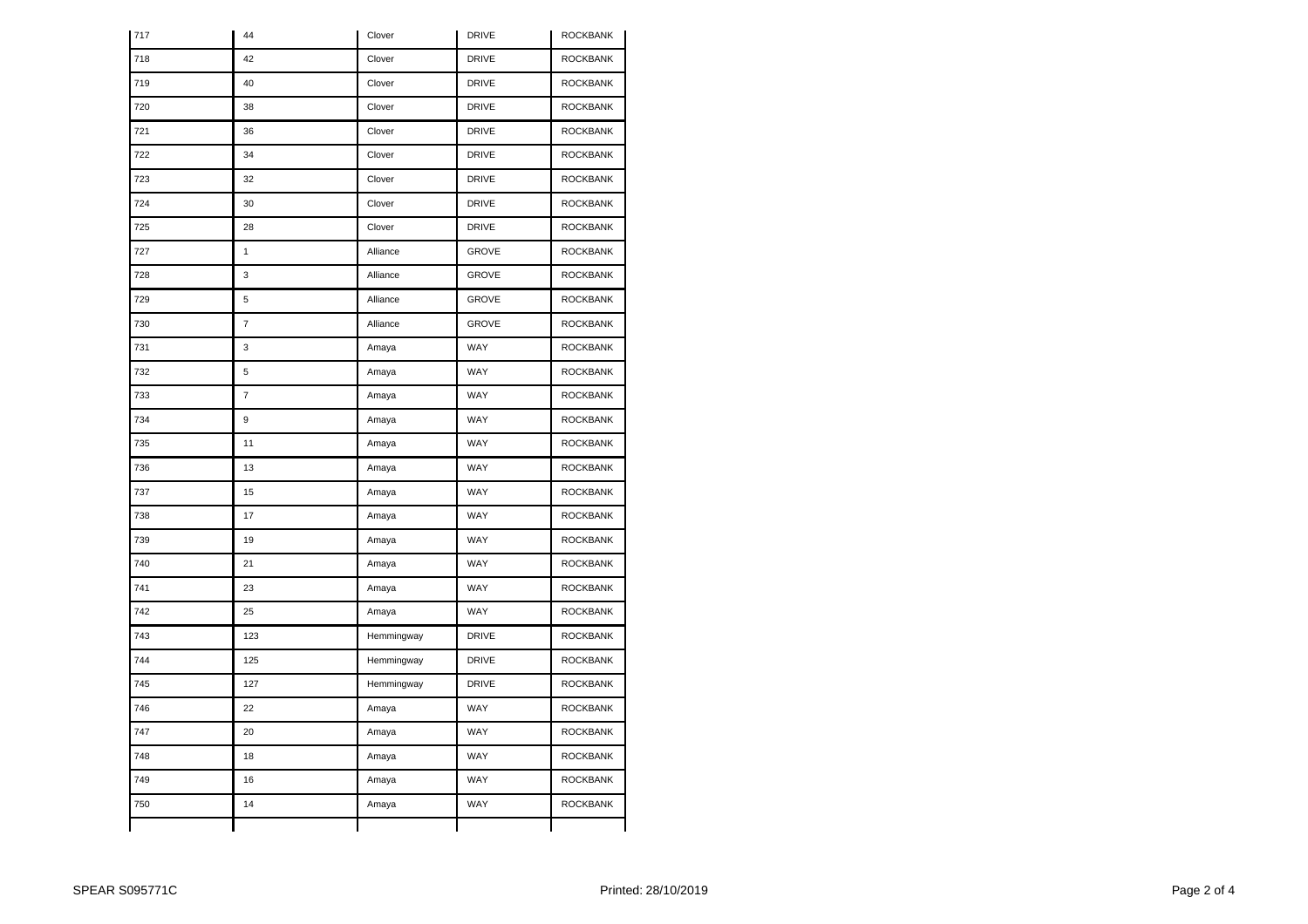| 751 | 12                      | Amaya      | WAY           | <b>ROCKBANK</b> |
|-----|-------------------------|------------|---------------|-----------------|
| 752 | 10                      | Amaya      | WAY           | <b>ROCKBANK</b> |
| 753 | 8                       | Amaya      | WAY           | <b>ROCKBANK</b> |
| 754 | 6                       | Amaya      | WAY           | <b>ROCKBANK</b> |
| 755 | $\overline{\mathbf{4}}$ | Amaya      | WAY           | <b>ROCKBANK</b> |
| 756 | 9                       | Alliance   | <b>GROVE</b>  | <b>ROCKBANK</b> |
| 757 | 11                      | Alliance   | <b>GROVE</b>  | <b>ROCKBANK</b> |
| 758 | 13                      | Alliance   | <b>GROVE</b>  | <b>ROCKBANK</b> |
| 759 | 15                      | Alliance   | <b>GROVE</b>  | <b>ROCKBANK</b> |
| 760 | 17                      | Alliance   | <b>GROVE</b>  | <b>ROCKBANK</b> |
| 761 | 3                       | Zoe        | <b>STREET</b> | <b>ROCKBANK</b> |
| 762 | 5                       | Zoe        | <b>STREET</b> | <b>ROCKBANK</b> |
| 763 | $\overline{7}$          | Zoe        | <b>STREET</b> | <b>ROCKBANK</b> |
| 764 | 9                       | Zoe        | <b>STREET</b> | <b>ROCKBANK</b> |
| 765 | 11                      | Zoe        | <b>STREET</b> | <b>ROCKBANK</b> |
| 766 | 13                      | Zoe        | <b>STREET</b> | <b>ROCKBANK</b> |
| 767 | 15                      | Zoe        | <b>STREET</b> | <b>ROCKBANK</b> |
| 768 | 17                      | Zoe        | <b>STREET</b> | <b>ROCKBANK</b> |
| 769 | 19                      | Zoe        | <b>STREET</b> | <b>ROCKBANK</b> |
| 770 | 115                     | Hemmingway | <b>DRIVE</b>  | <b>ROCKBANK</b> |
| 771 | 117                     | Hemmingway | <b>DRIVE</b>  | <b>ROCKBANK</b> |
| 772 | 119                     | Hemmingway | <b>DRIVE</b>  | <b>ROCKBANK</b> |
| 773 | 20                      | Zoe        | <b>STREET</b> | <b>ROCKBANK</b> |
| 774 | 18                      | Zoe        | <b>STREET</b> | <b>ROCKBANK</b> |
| 775 | 16                      | Zoe        | <b>STREET</b> | <b>ROCKBANK</b> |
| 776 | 14                      | Zoe        | <b>STREET</b> | <b>ROCKBANK</b> |
| 777 | 12                      | Zoe        | <b>STREET</b> | <b>ROCKBANK</b> |
| 778 | 10                      | Zoe        | <b>STREET</b> | <b>ROCKBANK</b> |
| 779 | 8                       | Zoe        | <b>STREET</b> | <b>ROCKBANK</b> |
| 780 | 6                       | Zoe        | <b>STREET</b> | <b>ROCKBANK</b> |
| 781 | $\overline{4}$          | Zoe        | <b>STREET</b> | ROCKBANK        |
| 782 | 19                      | Alliance   | <b>GROVE</b>  | <b>ROCKBANK</b> |
| 783 | 21                      | Alliance   | <b>GROVE</b>  | <b>ROCKBANK</b> |
|     |                         |            |               |                 |